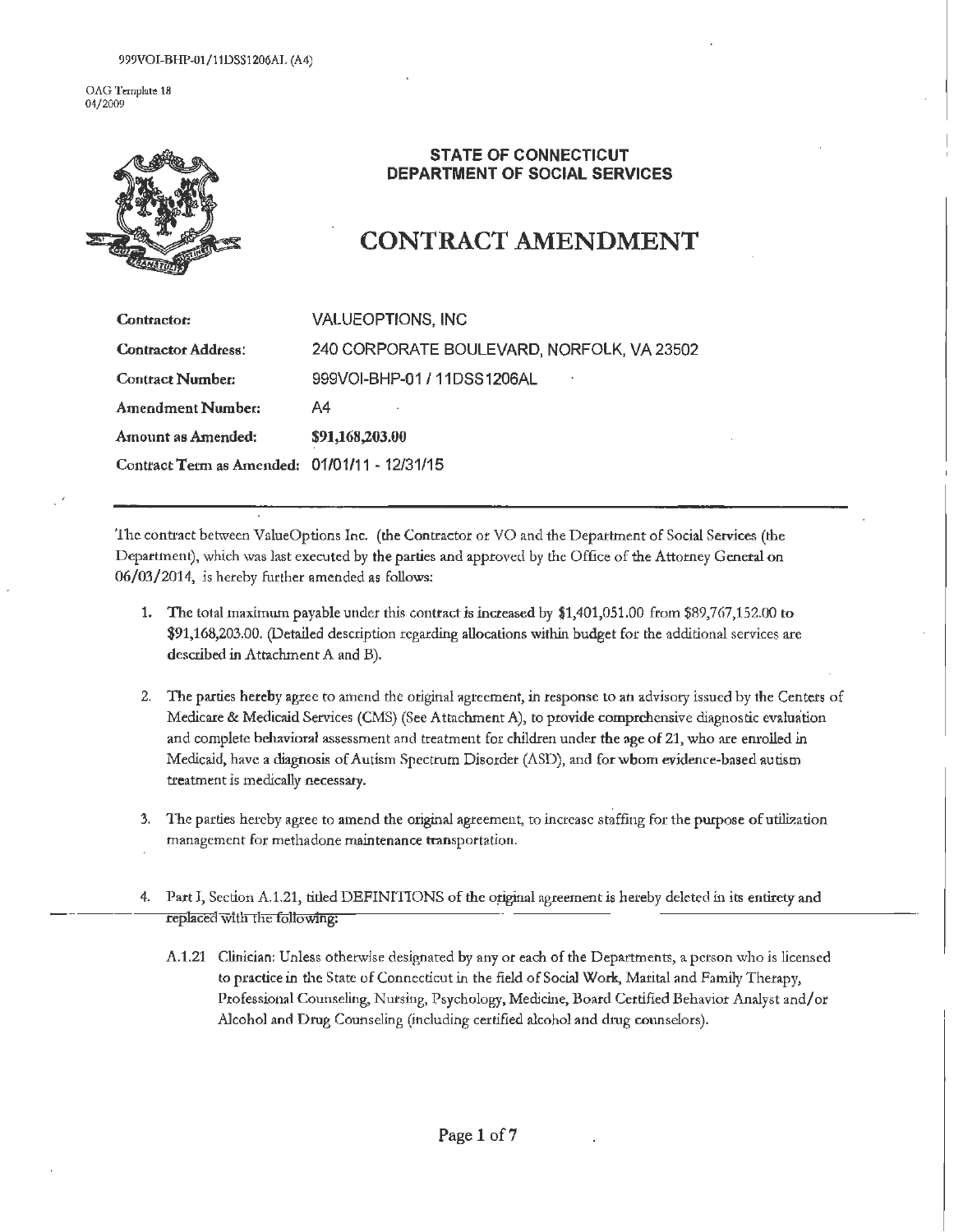- 5. Part T, Section P.3 tided TRANSPORTATION of the original agreement is as follows:
	- (1) By inserting after P.3.1.5 the following new section P.3.2:

Contractors is responsible for the approval and/ or denial for transportation to and from methadone clinics in order to reduce the overall cost directly related to Medicaid members traveling greater than or equal to fifteen miles to receive treatment services.

6. Part I Section BB.3.9 of the original agreement and Amendment Two  $(2)$  is amended with the following:

| On or after this<br>date the Contractor<br>sball request a<br>payment: | The<br>maximum<br>payment<br>request shall<br>be: | The payment request<br>shall be for the<br>operation of the<br>program through the<br>period: | Payments are contingent<br>upon the<br><b>DEPARTMENT'S</b> receipt<br>and approval of financial<br>reports due on or before: |
|------------------------------------------------------------------------|---------------------------------------------------|-----------------------------------------------------------------------------------------------|------------------------------------------------------------------------------------------------------------------------------|
| January 1, 2014                                                        | \$4,268,692.                                      | January 1, 2014 - March<br>31, 2014                                                           | 45 days after the close of the<br>three quarter                                                                              |
| April 1, 2014                                                          | \$4,268,692.                                      | April 1, 2014 - June 30,<br>2014                                                              | N/A                                                                                                                          |
| July 1, 2014                                                           | \$4,268,692.                                      | July 1, $2014 -$<br>September 30, 2014                                                        | 45 days after the close of the<br>first quarter                                                                              |
| October 1, 2014<br>\$4,268,692                                         |                                                   | October 1, 2014 -<br>December 31, 2014                                                        | 45 days after the second<br>quarter                                                                                          |
| January 1, 2015                                                        | \$4,628,151.50                                    | January 1, 2015 - March<br>31, 2015                                                           | 45 days after the close of the<br>third quarter                                                                              |
| April 1, 2015                                                          | \$4,628,151.50                                    | April 1, 2015 - June 30,<br>2015                                                              | N/A                                                                                                                          |
| July 1, 2015                                                           | \$4, 628, 151.50                                  | July 1, 2015 -<br>September 30, 2015                                                          | 45 days after the close of the<br>first quarter                                                                              |
| October 1, 2015                                                        | \$4,628,151.50                                    | October 1, 2015 -<br>December 31, 2015                                                        | 45 days after the close of the<br>second quarter                                                                             |

7. The 7.5% withhold in calendar year 2015 shall be paid to the Contractor, in whole or in part, at the end of the contract year contingent upon the Contractors' success in meeting established Performance Targets as set forth in Exhibit A. Failure to achieve a target associated with any of the percentage points, shall be applied against the 7.5% withhold.

All terms and conditions of the original contract, and any subsequent amendments thereto, which were not modified by this Amendment remain in full force and effect. ------·-- ---- --- --- -----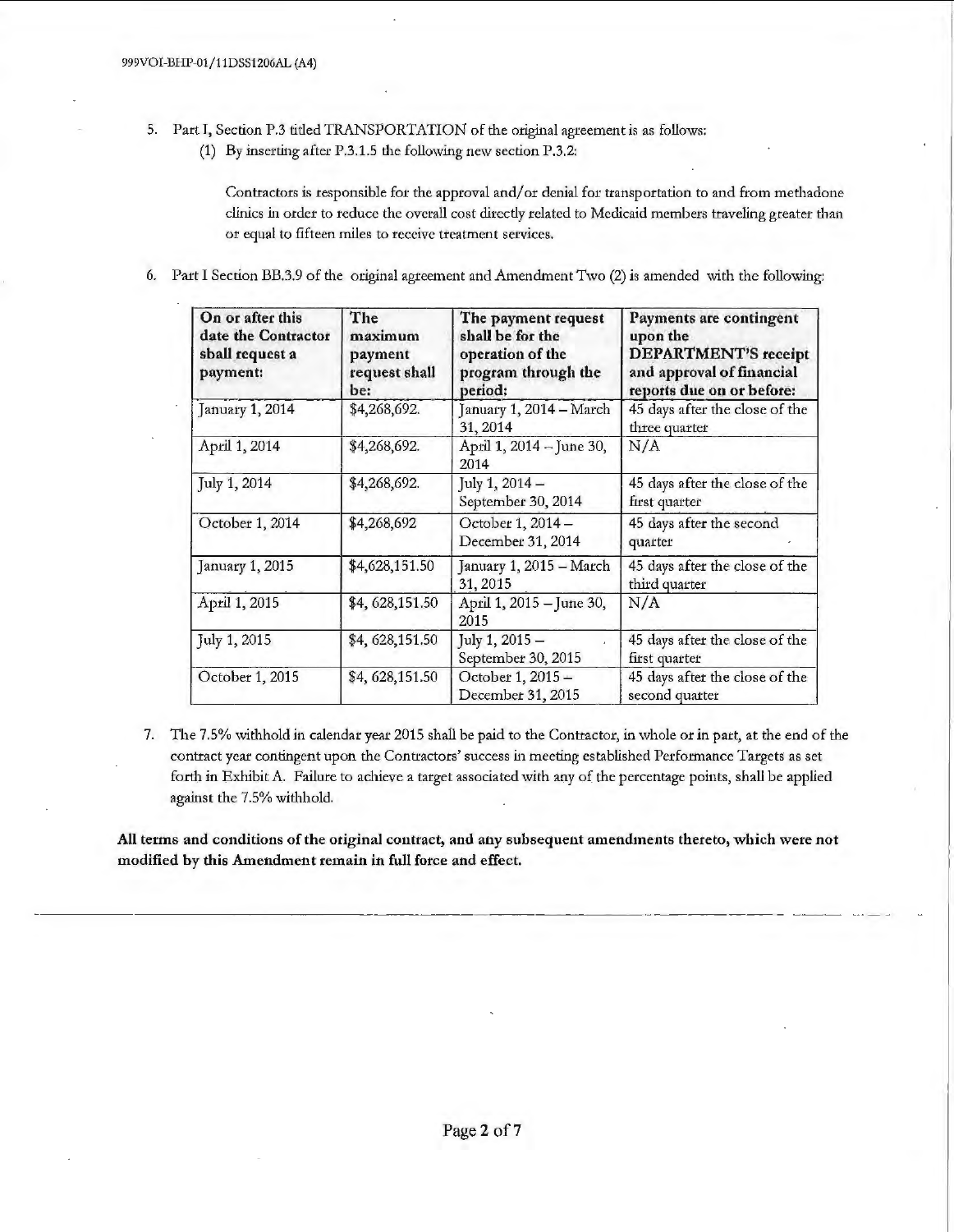$\cdot$ 

# **ATTACHMENT A:**

# PEER SERVICES/CARE COORDINATION FOR ASD POPULATION BUDGET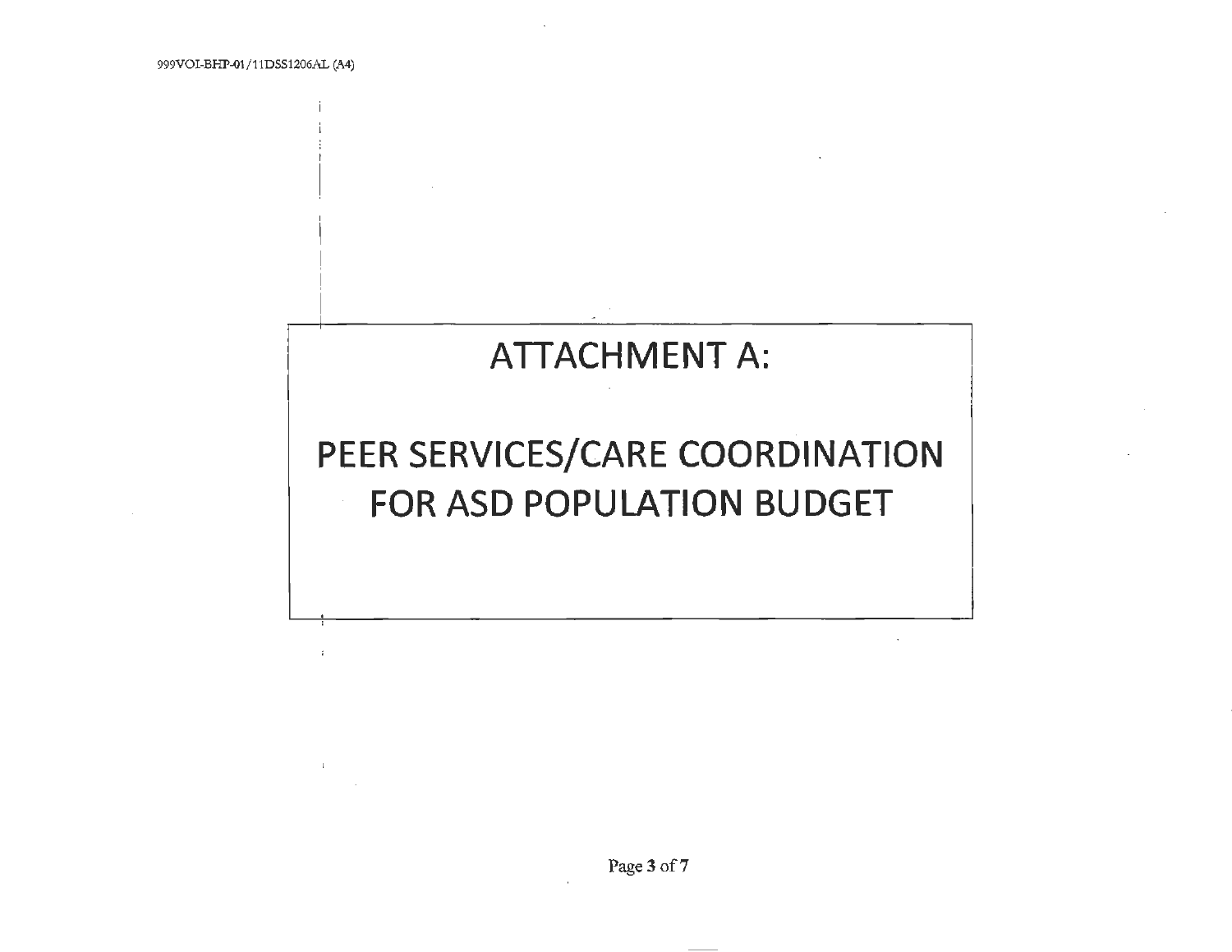#### 999VOI-BHP-01/11DSS1206AL (A4)

| <b>Staff Salary Only</b><br>CY 2015 Cost (1/15-12/15)<br><b>Total Cost</b><br>12 Months<br>Position<br>FTE Rate<br><b>Staff</b><br><b>FTE</b><br>Hrs/Wk<br># Months<br>Total<br>FTE.<br><b>FTE</b><br>Cost<br>40<br><b>Clinical Supervisor</b><br>1.000<br>A<br>5 72,000<br>40<br>1.000<br>\$<br>72,000<br>1.000<br>$\ddot{s}$<br>Α<br>12<br>$\mathbf{B}$<br>B<br>\$<br>Peer Representative<br>176,000<br>4.000<br>\$<br>\$44,000<br>4.000<br>160<br>4.000<br>12<br>\$<br>$\blacksquare$<br>c<br><b>Care Coordinator</b><br>c<br>\$43,000<br>4.000<br>160<br>4.000<br>12<br>\$<br>172,000<br>\$<br>4.000<br>D<br><b>Member Services Rep</b><br>D<br>\$<br>\$34,000<br>40<br>1.000<br>12<br>34,000<br>1.000<br>\$<br>1.000<br>\$<br>$\sim$<br>Ε<br>Reporting<br>0.050<br>E<br>0.050<br>\$<br>\$<br>\$75,000<br>$\overline{2}$<br>12<br>3,750<br>0.050<br>F<br>F<br>\$<br>Care Manager<br>\$68,000<br>3.000<br>120<br>3.000<br>12<br>204,000<br>3.000<br>\$<br>\$<br>\$<br>$\overline{a}$<br>$\blacksquare$<br>\$<br>G<br>\$<br>G<br>H<br>н<br>\$<br>\$<br>\$<br>\$<br>\$<br>Ŧ<br>×<br>$\sim$<br>Ś<br>J<br>\$<br>661,750<br><b>FTE</b><br>13.050<br>522<br>13.05<br>s<br>13.050 \$<br><b>Total Expense Grouping Summary</b><br>CY 2015 Cost (1/15-12/15)<br><b>Total Cost</b><br>Category<br>Rate<br>14.1<br><b>Total salaries</b><br>661,750<br>$\mathsf{s}$<br>$\frac{1}{2}$<br>a<br>a<br><b>FB</b><br>ь<br>21.50%<br>S<br>142,276<br>ь<br>\$<br>Subtotal Salary and Fringe<br>\$<br>$\mathsf{S}$<br>804,026<br>c<br>c<br>Other Direct Costs (rent, equip., supplies, etc.)<br>24,00% of Sal/FB<br>$\mathbb S$<br>192,966<br>d<br>\$<br>d<br>$\mathsf{S}$<br><b>Subtotal Direct Costs</b><br>996,993<br>$\mathsf{s}$<br>e<br>e<br>11.85% of all costs<br>118, 144<br>\$<br>Overhead<br>$\ddagger$<br>\$<br>f<br>\$1,115,136<br>Subtotal Direct Costs and Overhead<br>\$<br>g<br>g<br>83,635<br>Profit<br>h<br>\$<br>h<br>s,<br>7.50%<br>\$1,198,771<br>i<br>$\mathbf{s}$<br>Total |            | 13.05 FTE | Peer Services/Care Coordination for ASD Population | $\,$ | ValueOptions, CT |  |  |                                     |
|-----------------------------------------------------------------------------------------------------------------------------------------------------------------------------------------------------------------------------------------------------------------------------------------------------------------------------------------------------------------------------------------------------------------------------------------------------------------------------------------------------------------------------------------------------------------------------------------------------------------------------------------------------------------------------------------------------------------------------------------------------------------------------------------------------------------------------------------------------------------------------------------------------------------------------------------------------------------------------------------------------------------------------------------------------------------------------------------------------------------------------------------------------------------------------------------------------------------------------------------------------------------------------------------------------------------------------------------------------------------------------------------------------------------------------------------------------------------------------------------------------------------------------------------------------------------------------------------------------------------------------------------------------------------------------------------------------------------------------------------------------------------------------------------------------------------------------------------------------------------------------------------------------------------------------------------------------------------------------------|------------|-----------|----------------------------------------------------|------|------------------|--|--|-------------------------------------|
|                                                                                                                                                                                                                                                                                                                                                                                                                                                                                                                                                                                                                                                                                                                                                                                                                                                                                                                                                                                                                                                                                                                                                                                                                                                                                                                                                                                                                                                                                                                                                                                                                                                                                                                                                                                                                                                                                                                                                                                   |            |           |                                                    |      |                  |  |  |                                     |
| FTE/Cost<br>Þ<br>c<br>d<br>e<br>g                                                                                                                                                                                                                                                                                                                                                                                                                                                                                                                                                                                                                                                                                                                                                                                                                                                                                                                                                                                                                                                                                                                                                                                                                                                                                                                                                                                                                                                                                                                                                                                                                                                                                                                                                                                                                                                                                                                                                 | Department |           |                                                    |      |                  |  |  |                                     |
|                                                                                                                                                                                                                                                                                                                                                                                                                                                                                                                                                                                                                                                                                                                                                                                                                                                                                                                                                                                                                                                                                                                                                                                                                                                                                                                                                                                                                                                                                                                                                                                                                                                                                                                                                                                                                                                                                                                                                                                   |            |           |                                                    |      |                  |  |  |                                     |
|                                                                                                                                                                                                                                                                                                                                                                                                                                                                                                                                                                                                                                                                                                                                                                                                                                                                                                                                                                                                                                                                                                                                                                                                                                                                                                                                                                                                                                                                                                                                                                                                                                                                                                                                                                                                                                                                                                                                                                                   |            |           |                                                    |      |                  |  |  | 72,000<br>176,000                   |
|                                                                                                                                                                                                                                                                                                                                                                                                                                                                                                                                                                                                                                                                                                                                                                                                                                                                                                                                                                                                                                                                                                                                                                                                                                                                                                                                                                                                                                                                                                                                                                                                                                                                                                                                                                                                                                                                                                                                                                                   |            |           |                                                    |      |                  |  |  | 172,000<br>34,000<br>$\overline{a}$ |
|                                                                                                                                                                                                                                                                                                                                                                                                                                                                                                                                                                                                                                                                                                                                                                                                                                                                                                                                                                                                                                                                                                                                                                                                                                                                                                                                                                                                                                                                                                                                                                                                                                                                                                                                                                                                                                                                                                                                                                                   |            |           |                                                    |      |                  |  |  | 3,750<br>204,000<br>$\omega$        |
|                                                                                                                                                                                                                                                                                                                                                                                                                                                                                                                                                                                                                                                                                                                                                                                                                                                                                                                                                                                                                                                                                                                                                                                                                                                                                                                                                                                                                                                                                                                                                                                                                                                                                                                                                                                                                                                                                                                                                                                   |            |           |                                                    |      |                  |  |  |                                     |
|                                                                                                                                                                                                                                                                                                                                                                                                                                                                                                                                                                                                                                                                                                                                                                                                                                                                                                                                                                                                                                                                                                                                                                                                                                                                                                                                                                                                                                                                                                                                                                                                                                                                                                                                                                                                                                                                                                                                                                                   |            |           |                                                    |      |                  |  |  |                                     |
|                                                                                                                                                                                                                                                                                                                                                                                                                                                                                                                                                                                                                                                                                                                                                                                                                                                                                                                                                                                                                                                                                                                                                                                                                                                                                                                                                                                                                                                                                                                                                                                                                                                                                                                                                                                                                                                                                                                                                                                   |            |           |                                                    |      |                  |  |  | 661,750                             |
|                                                                                                                                                                                                                                                                                                                                                                                                                                                                                                                                                                                                                                                                                                                                                                                                                                                                                                                                                                                                                                                                                                                                                                                                                                                                                                                                                                                                                                                                                                                                                                                                                                                                                                                                                                                                                                                                                                                                                                                   |            |           |                                                    |      |                  |  |  |                                     |
|                                                                                                                                                                                                                                                                                                                                                                                                                                                                                                                                                                                                                                                                                                                                                                                                                                                                                                                                                                                                                                                                                                                                                                                                                                                                                                                                                                                                                                                                                                                                                                                                                                                                                                                                                                                                                                                                                                                                                                                   |            |           |                                                    |      |                  |  |  | 661,750                             |
|                                                                                                                                                                                                                                                                                                                                                                                                                                                                                                                                                                                                                                                                                                                                                                                                                                                                                                                                                                                                                                                                                                                                                                                                                                                                                                                                                                                                                                                                                                                                                                                                                                                                                                                                                                                                                                                                                                                                                                                   |            |           |                                                    |      |                  |  |  | 142,276                             |
|                                                                                                                                                                                                                                                                                                                                                                                                                                                                                                                                                                                                                                                                                                                                                                                                                                                                                                                                                                                                                                                                                                                                                                                                                                                                                                                                                                                                                                                                                                                                                                                                                                                                                                                                                                                                                                                                                                                                                                                   |            |           |                                                    |      |                  |  |  | 804,026<br>192,966                  |
|                                                                                                                                                                                                                                                                                                                                                                                                                                                                                                                                                                                                                                                                                                                                                                                                                                                                                                                                                                                                                                                                                                                                                                                                                                                                                                                                                                                                                                                                                                                                                                                                                                                                                                                                                                                                                                                                                                                                                                                   |            |           |                                                    |      |                  |  |  | 996,993                             |
|                                                                                                                                                                                                                                                                                                                                                                                                                                                                                                                                                                                                                                                                                                                                                                                                                                                                                                                                                                                                                                                                                                                                                                                                                                                                                                                                                                                                                                                                                                                                                                                                                                                                                                                                                                                                                                                                                                                                                                                   |            |           |                                                    |      |                  |  |  | 118,144                             |
|                                                                                                                                                                                                                                                                                                                                                                                                                                                                                                                                                                                                                                                                                                                                                                                                                                                                                                                                                                                                                                                                                                                                                                                                                                                                                                                                                                                                                                                                                                                                                                                                                                                                                                                                                                                                                                                                                                                                                                                   |            |           |                                                    |      |                  |  |  | 1,115,136                           |
|                                                                                                                                                                                                                                                                                                                                                                                                                                                                                                                                                                                                                                                                                                                                                                                                                                                                                                                                                                                                                                                                                                                                                                                                                                                                                                                                                                                                                                                                                                                                                                                                                                                                                                                                                                                                                                                                                                                                                                                   |            |           |                                                    |      |                  |  |  | 83,635                              |
|                                                                                                                                                                                                                                                                                                                                                                                                                                                                                                                                                                                                                                                                                                                                                                                                                                                                                                                                                                                                                                                                                                                                                                                                                                                                                                                                                                                                                                                                                                                                                                                                                                                                                                                                                                                                                                                                                                                                                                                   |            |           |                                                    |      |                  |  |  | 1,198,771                           |

Page 4 of 7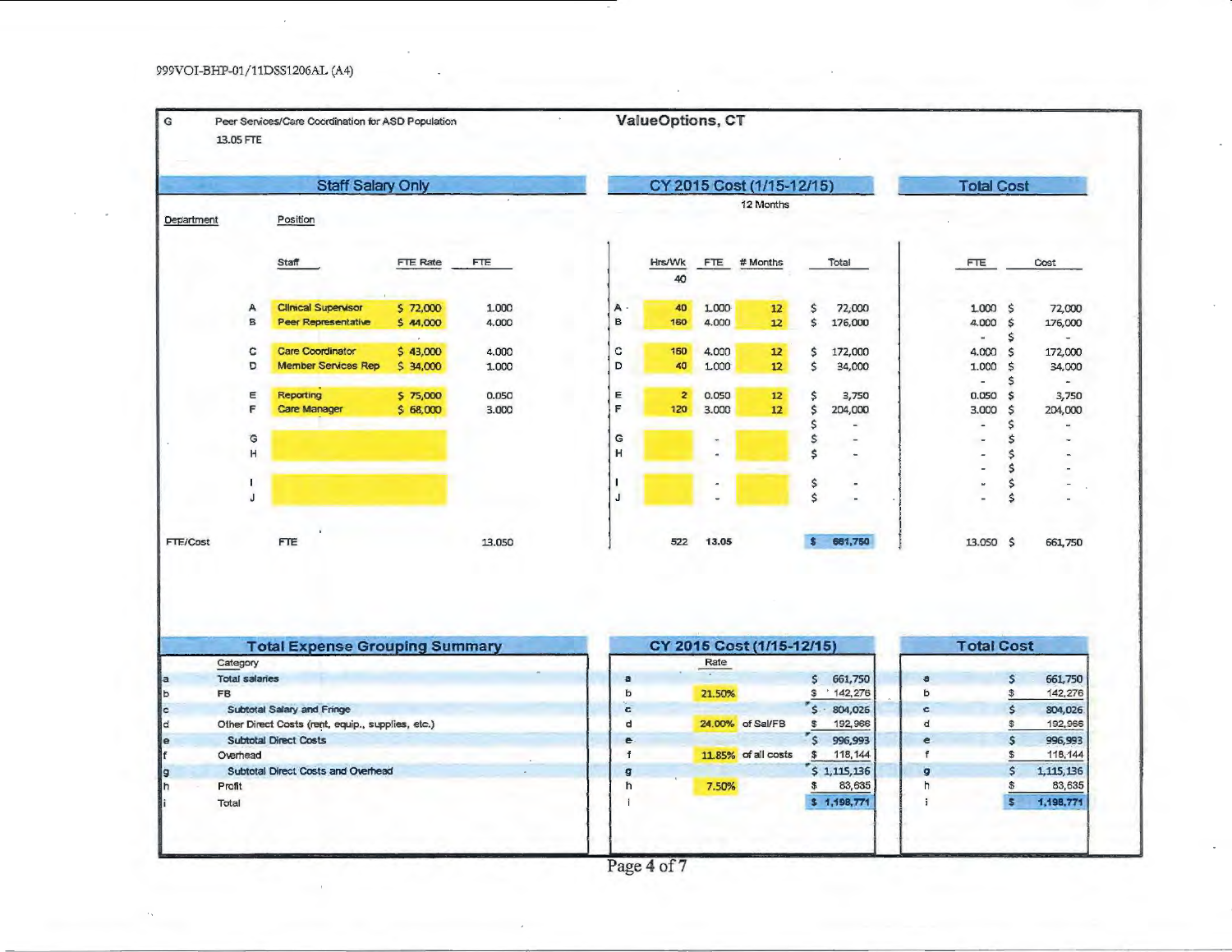# **ATTACHMENT B:**

# **METHODONE TRANSPORTATION ASSISTANCE BUDGET**

 $\sim$   $\sim$ 

 $\sim$ 

 $\sim$   $\sim$ 

 $\mathbb{Z}^2$  .  $\mathbb{Z}^2$ 

Page 5 of 7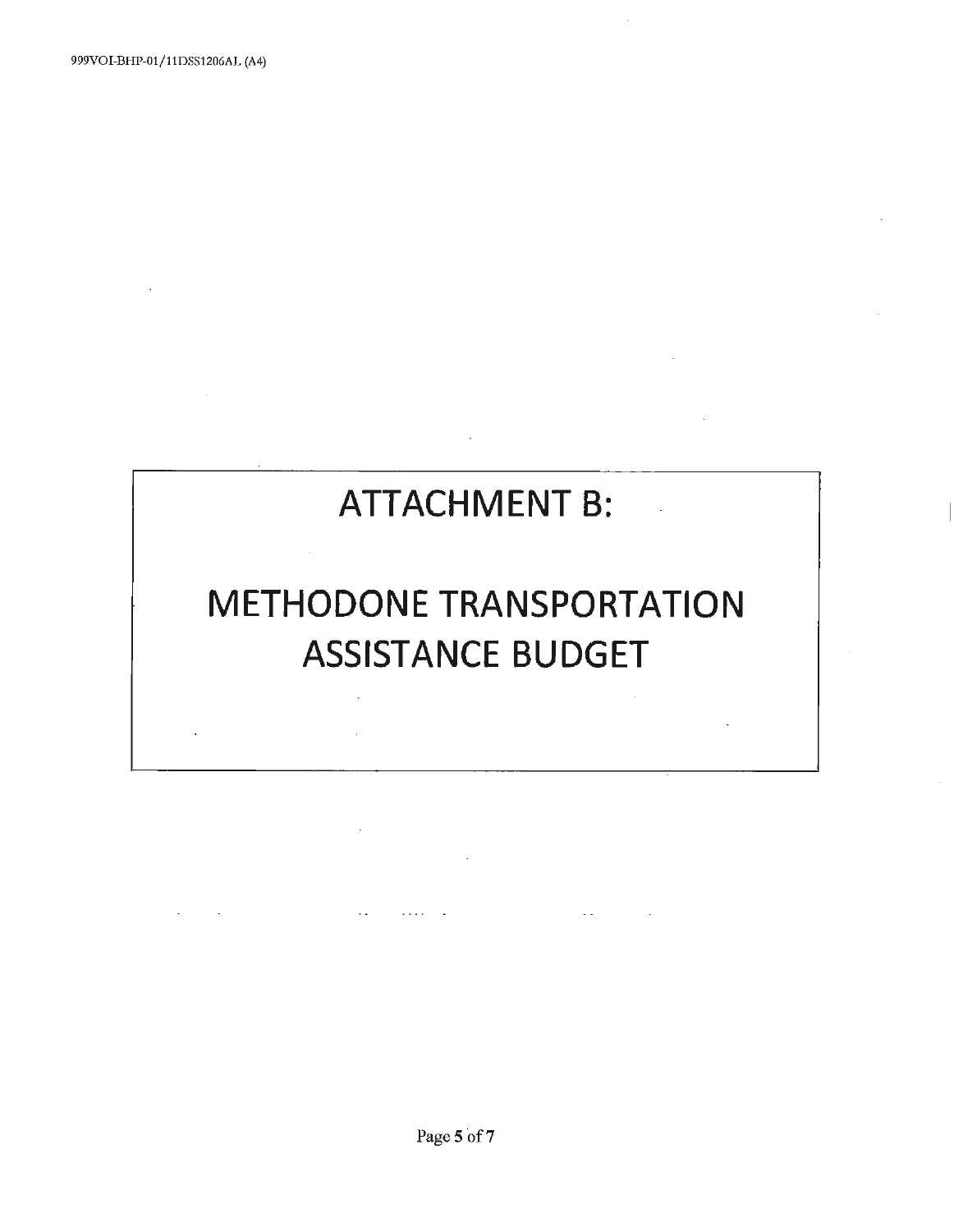$\mathbf{r}$ 

### VO-CT



|        | Hrs/Wk<br>40 | FTE   |    |          | Adjustme<br># Months FTE Rate nt Factor<br>3.5% |    | Total                 |
|--------|--------------|-------|----|----------|-------------------------------------------------|----|-----------------------|
|        | 40           | 1.000 | 12 | \$72,450 |                                                 | \$ | 72,450                |
| A<br>B | 20           | 0.500 | 12 | \$37,260 |                                                 | \$ | 18,630                |
| C      | 20           | 0.500 | 12 | \$33,638 |                                                 | \$ | 16,819                |
| D      | 1            | 0.025 | 12 | \$76,073 |                                                 | \$ | 1,902                 |
| E<br>F | 1            | 0.025 | 12 | \$74,520 |                                                 | Ş  | 1,863                 |
|        |              |       | 12 | S        |                                                 | \$ |                       |
| G      |              |       |    | Ş        |                                                 | \$ |                       |
| H      |              | ä.    |    | \$       |                                                 | \$ | $\tilde{\phantom{a}}$ |
|        |              |       |    | \$       |                                                 | \$ |                       |
| Ĵ      |              |       |    | \$       | i.                                              | \$ |                       |
|        |              |       |    |          |                                                 |    |                       |
|        | 82           | 2.05  |    |          |                                                 | G  | 111,664               |

|   |        | Rate                |    |         |
|---|--------|---------------------|----|---------|
| a |        |                     | S  | 111,664 |
| Þ | 21.50% |                     | \$ | 24,008  |
| ¢ |        |                     | Ś  | 135,671 |
| d |        | 24.00% of Sal/FB    |    | 32,561  |
| e |        |                     |    | 168,232 |
|   |        | 11.85% of all costs | Ş  | 19,936  |
| g |        |                     |    | 188,168 |
| h | 7.50%  |                     | \$ | 14, 113 |
|   |        |                     | S  | 202,280 |

#### Methodone Transportation Assistance<br>2.05 FTE - with Nurse  $\mathsf D$

|            |   | <b>Staff Salary Only</b> |          |       |
|------------|---|--------------------------|----------|-------|
| Department |   | Position                 |          |       |
|            |   | <b>Staff</b>             | FTE Rate | FTE.  |
|            | A | Nurse                    | \$70,000 | 1.000 |
|            | B | <b>Clinical Liaison</b>  | \$36,000 | 0.500 |
|            | с | <b>Customer Serv Rep</b> | \$32,500 | 0.500 |
|            | D | Programmer               | \$73,500 | 0.025 |
|            | E | Supervision              | \$72,000 | 0.025 |
|            | F |                          |          |       |
|            | G |                          |          |       |
|            | H |                          |          |       |
|            | 1 |                          |          |       |
|            | J |                          |          |       |
|            |   |                          |          |       |
| FTE/Cost   |   | FTE                      |          | 2.050 |

| <b>Total Expense Grouping Summary</b>             |
|---------------------------------------------------|
| Category                                          |
| <b>Total salaries</b>                             |
| FB                                                |
| Subtotal Salary and Fringe                        |
| Other Direct Costs (rent, equip., supplies, etc.) |
| <b>Subtotal Direct Costs</b>                      |
| Overhead                                          |
| Subtotal Direct Costs and Overhead                |
| Profit                                            |
| Total                                             |
|                                                   |
|                                                   |
|                                                   |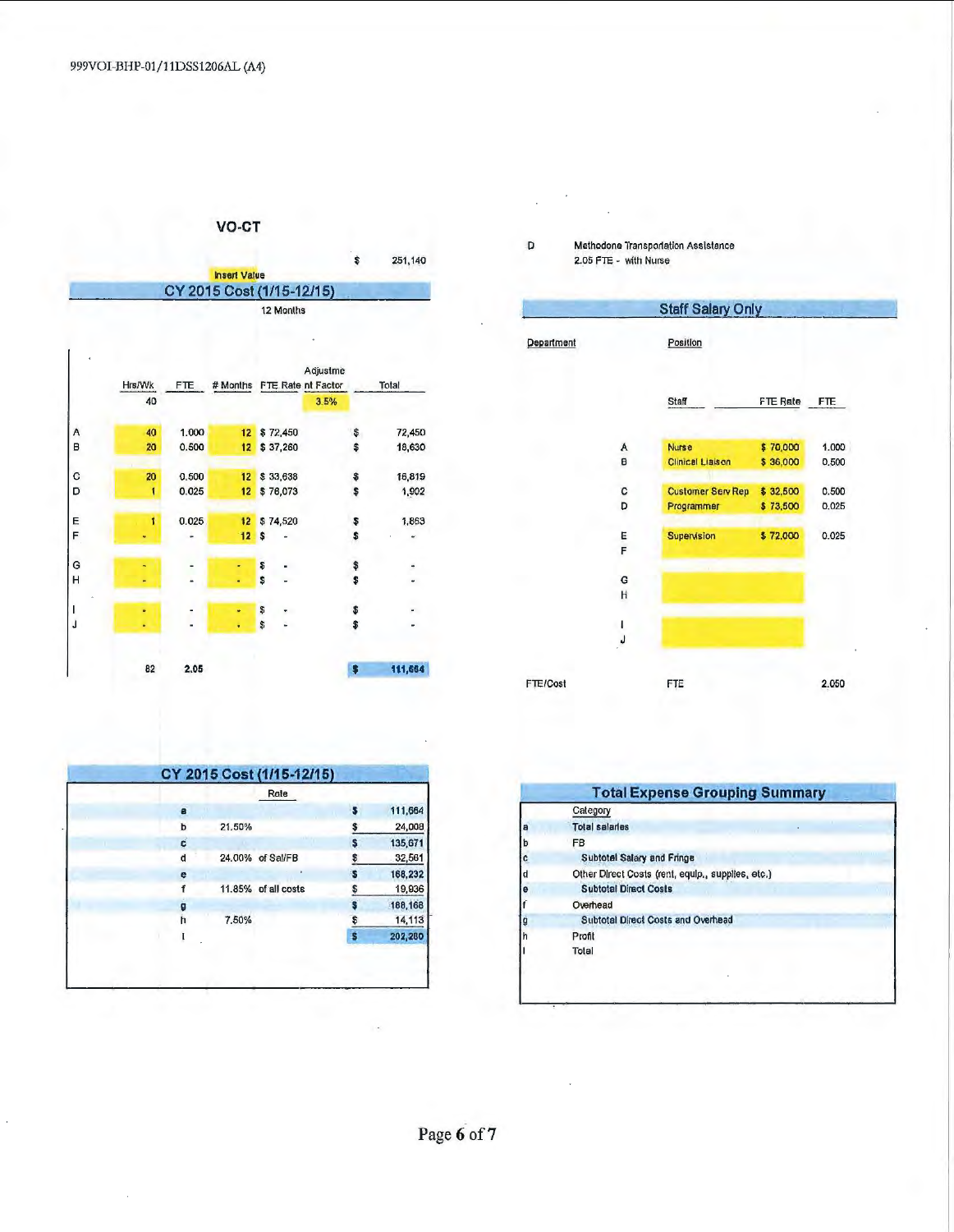999VOI-BHP-01/11DSS1206AL (A4)

### **SIGNATURES AND APPROVALS**

#### 999VOI-BHP-01/11DSS1206AL (A4)

The Contractor IS a Business Associate under the Health Insurance Portability and Accountability Act of 1996 as amended. Documentation necessary to demonstrate the authorization to sign must be attached.

CONTRACTOR-VALUEOPTIONS, INC

Douglas Tompson **Executive Vice President & CFO** 

#### DEPARTMENT OF SOCIAL SERVICES

Roderick L. Bremby, Commissioner

#### DEPARTMENT OF CHILDREN OF FAMILIES

Joette Katz, Commissioner

#### DEPARTMENT OF MENAL HEALTH AND ADDICTION SERVICES

Patricia Rehmer, Commissioner

OFFICE OF THE ATTORNEY GENERAL

1 / ASSOC. ATTORNEY GENERAL (Approved as to form)

 $\frac{12, 4, 14}{2}$ 

12, 16, 2014 Date

 $\frac{1}{\text{Date}}$ 

<u>/\_</u> Date

 $\frac{1}{\text{Date}}$ 

Page 7 of 7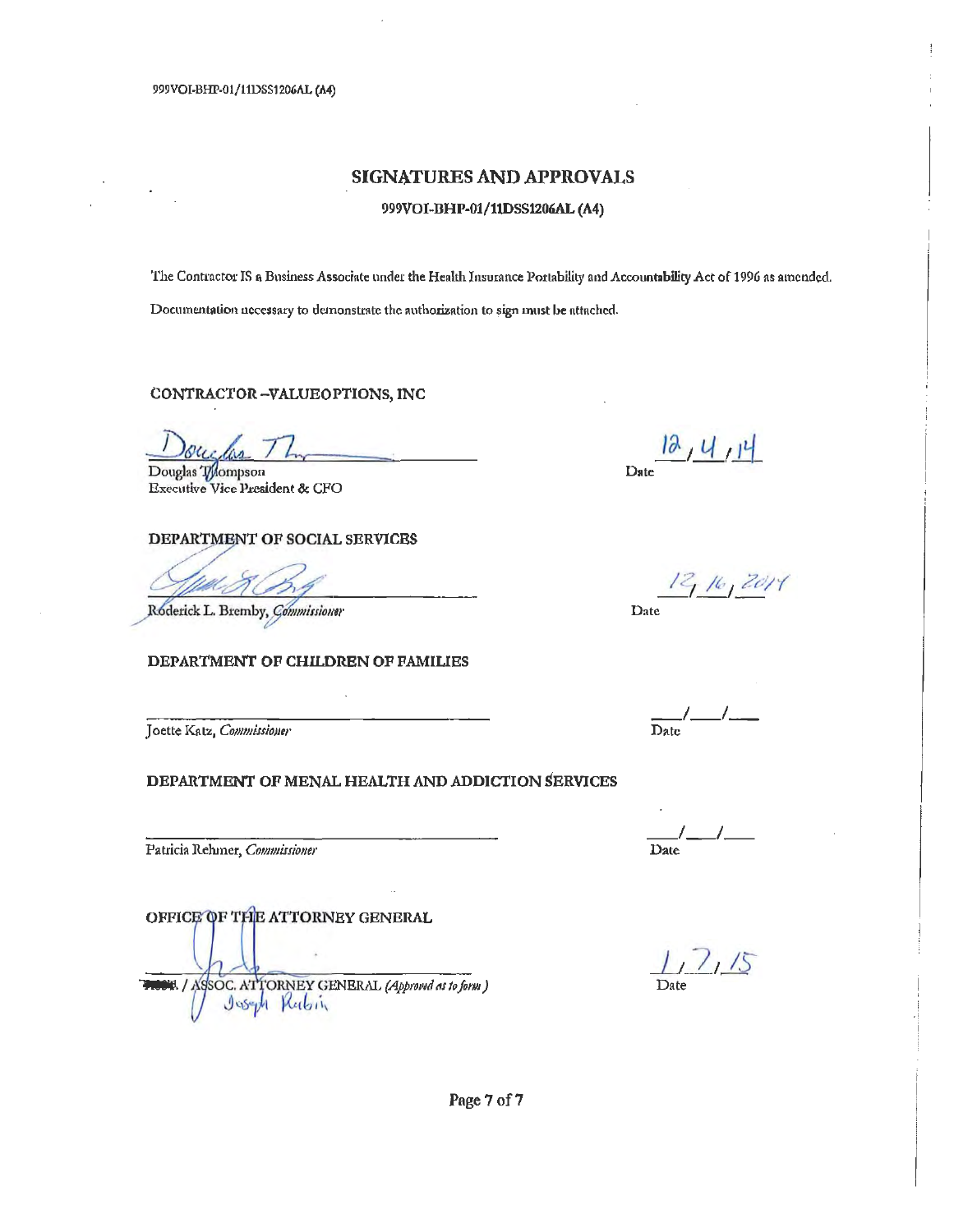## **SIGNATURES AND APPROVALS.** 999VOLDER04/HDSS1200AL(AA)

The Contractor 18 n Thishers Associate indee the Health Historice Portability and Accountabilly aret of 1996 as amended. Donunentallon necessary to demonstrate the milliotesiled to sign min be any client.

CONTRACTOR-VALUBORTIONS, INU

Douglas Monpeon

**ANY LANDER COLLUS EDGAL CONSER** 

DEPARTMENT ON BOOML SERVICES

Rodenik L. Bromly Gommuloner

ОКРАВСМВОЖ ОР СПИТАВИ ОГ РАМИЛЕЯ

Joette Katz drkoner

DIPERMENT OF MENAL HEALTH AND ADDICTION BERVICES

Patiden Rehmen, Commissioner

ÖHMCB OF TINE ATT QNNEX GENERAL.

ASSIV ASSOC ATTORNEY GENERAL (Approva a b Arit)

Phgo.7 of 7

12,4 AM **Date** 

Date

 $22/2014$ 

Date

Dato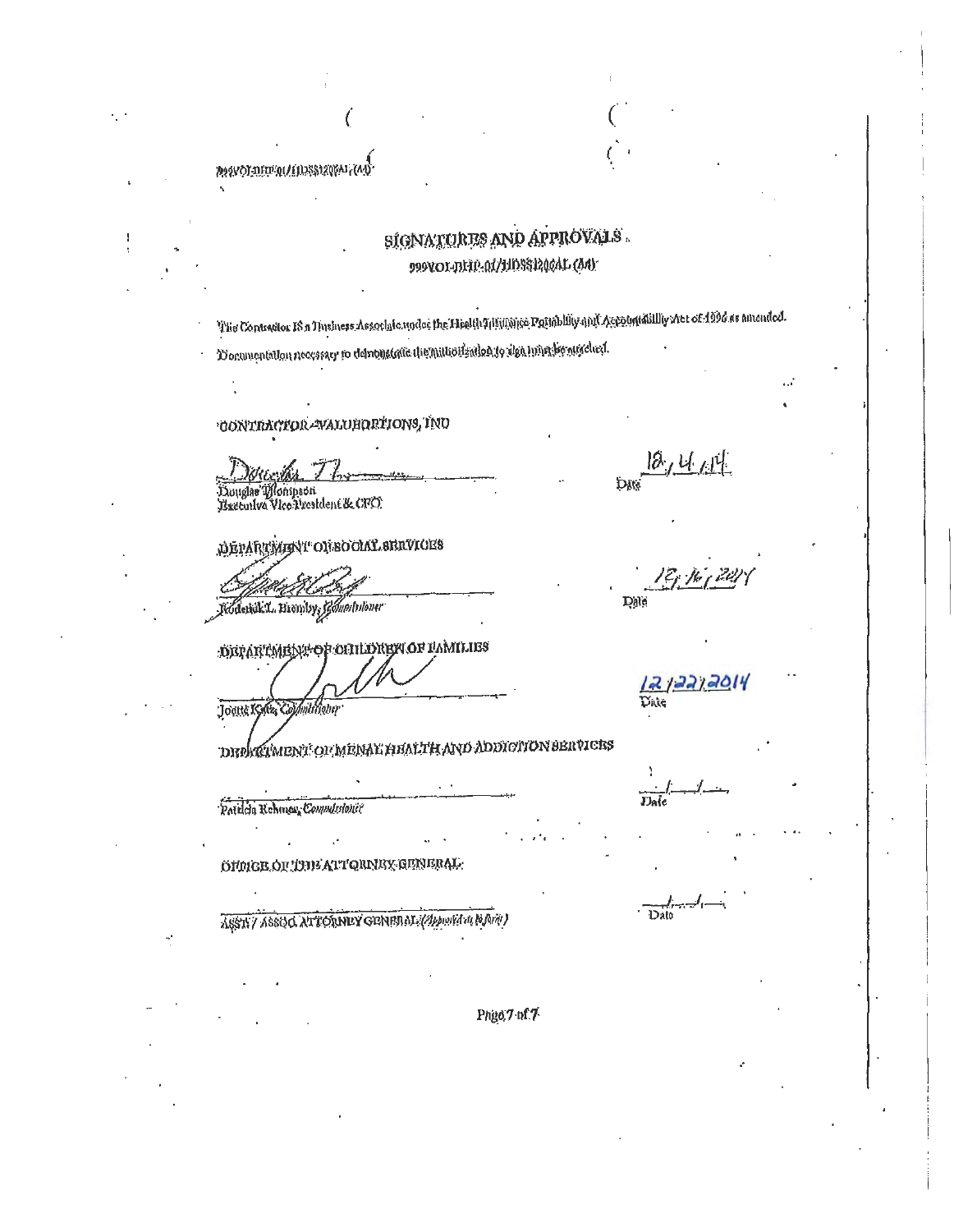#### www.paper.com/cinematical

## SIGNATURES AND APPROVALS.

### 999VOL-BHP-01/IIDS91206AL (A4)

The Contractor 18% Busliess Associate under the Health Institute Postability and Accountability Act of 1996 as antonded. Documentation necessary to demonstrate the suthinization to sign mind ho strached

CONTRACTOR-VALUEOPTIONS, INC.

Douchs 72 Douglas (Mampson<br>Brecutive Vice President & CPO

DEPARTMENT OF SOCIAL SERVICES

Rođenick L. Bremby Gommissioner

DEPARTMENT OF CHILDREN OF FAMILIES

Joette Katz, Condelestaner

**QEPARTMENT OF MENAL HEALTH AND ADDICITON SERVICES** 

Patucia Rehmer, Communi

**DIFICE OF THE ATTORNEY GENERAL** 

ASST. / ASSOC. ATTORNBY GENERAL (Approved at lo form)

Date

Zd Date

 $\overline{\mathbf{D}}$ ate

Date

Page 7 of 7